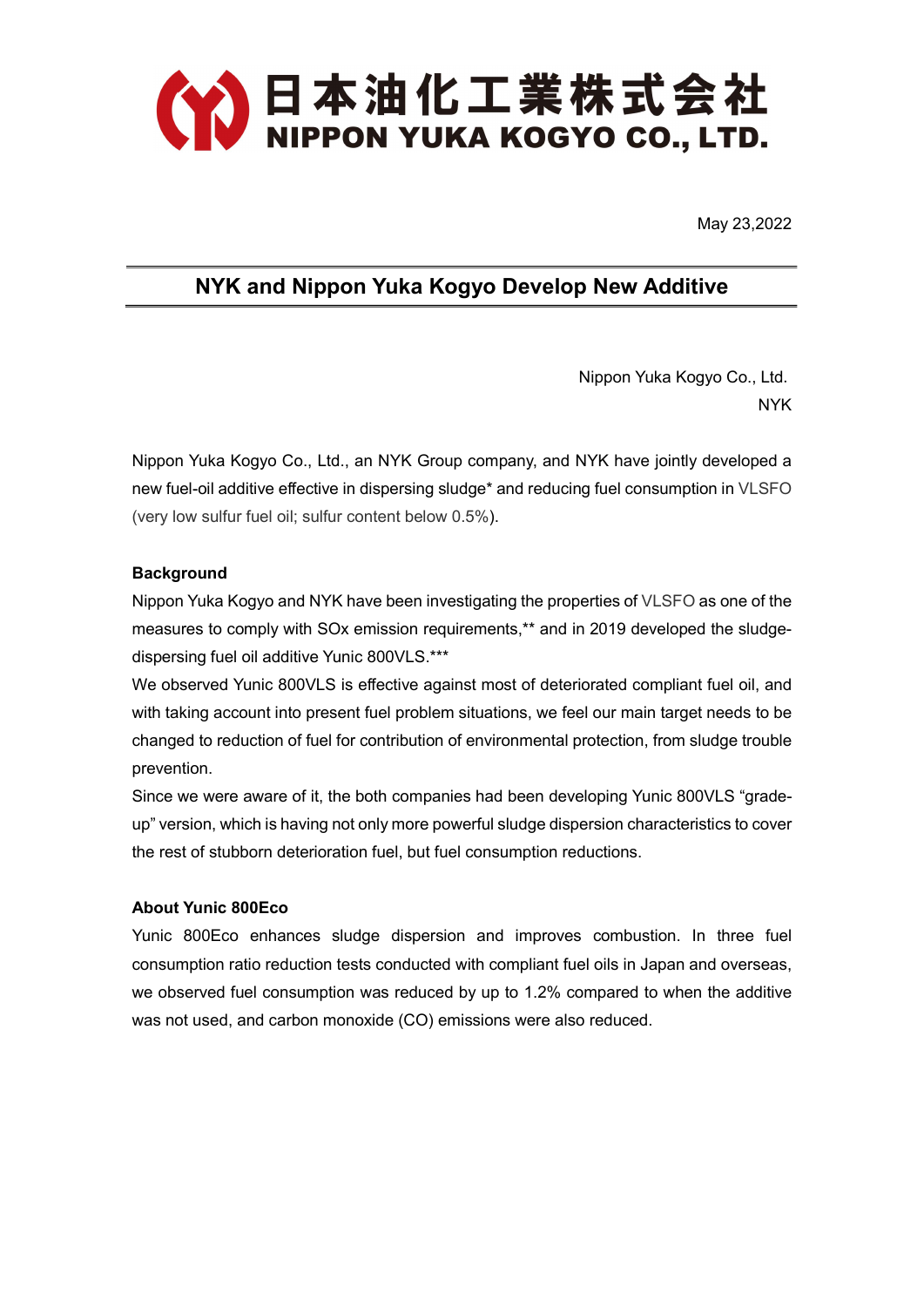



Sludge Trouble



Fuel consumption test results

## Future Development

We will continue to work to develop additives that are more fuel-efficient and versatile, while maintaining the current sludge dispersion effect, and contribute to the reduction of  $CO<sub>2</sub>$ emissions from ships.

In February 2021, NYK released the "NYK Group ESG Story," which aims to further integrate ESG into the company's management strategy and promotes activities that contribute to the achievement of the SDGs through business activities. In March this year, NYK released the updated "NYK Group ESG Story 2022," which introduces initiatives for integrating ESG into the Group's management strategies set forth in the "NYK Group ESG Story" and provides a partial explanation of the Group's sustainable growth strategy from a long-term perspective. To strongly promote ESG management, NYK will actively engage in research and development for environmental conservation.

<NYK Group ESG Story>

A guideline detailing concrete efforts to integrate ESG principles into management strategies of the NYK Group. Details: https://www.nyk.com/english/esg/esg-story/

<The NYK Group ESG Story 2022> Details: https://www.nyk.com/english/news/2022/20220324\_01.html

\* Solids generated in fuel oil that can clog filters

\*\* An international regulation that mandates a reduction in the sulfur content of fuel oil for ships from the current 3.5% or less to 0.5% or less from January 2020 onward